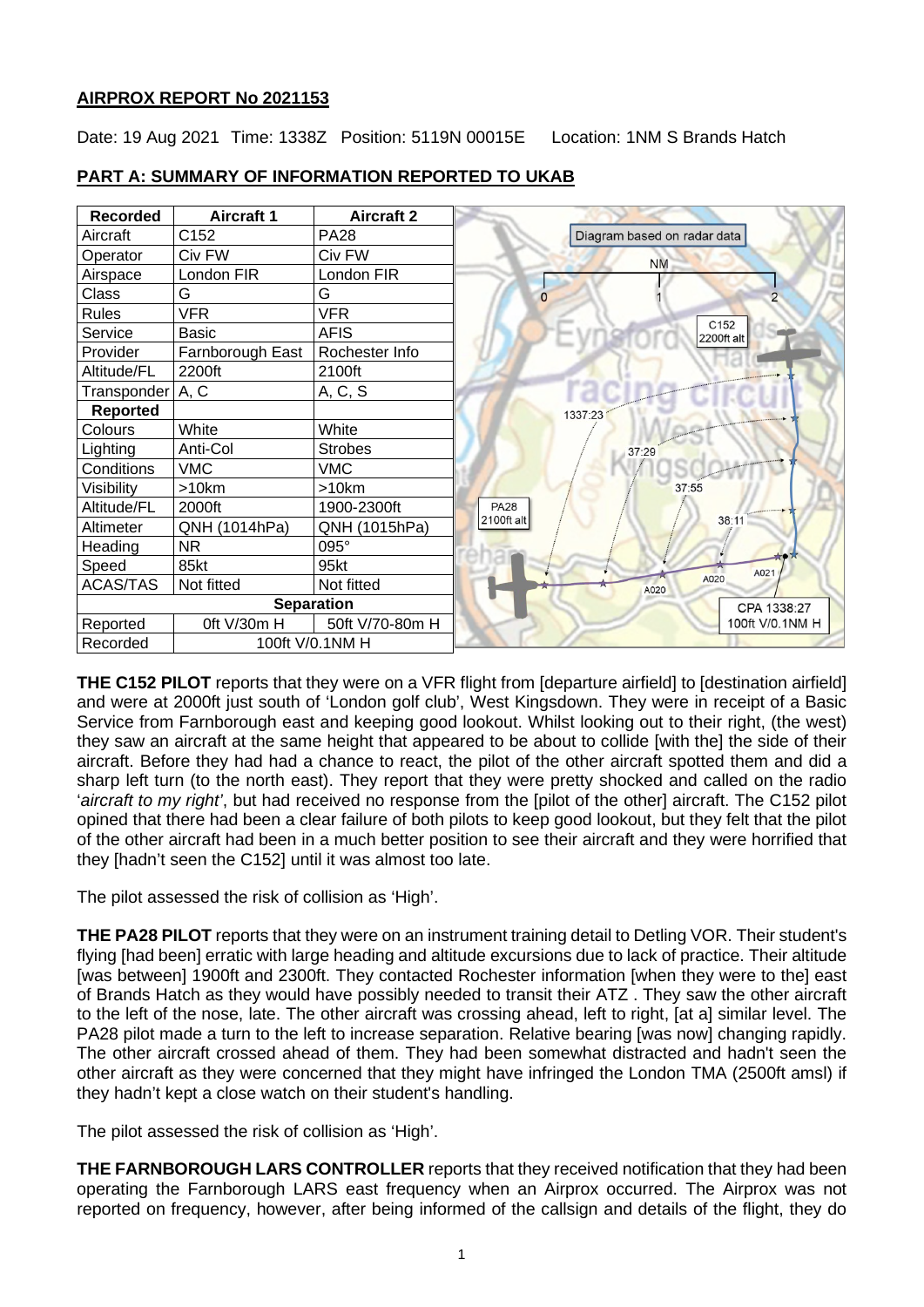remember hearing what they believed to be a pilot say "aircraft to the right" on frequency, without any callsign attached. Although they can't be sure, they opined that it may be that this transmission was linked to the later reported Airprox. They believe all aircraft on frequency at the time were under a Basic Service.

**THE ROCHESTER AFISO** did not respond.

#### **Factual Background**

The weather at Biggin Hill was recorded as follows:

METAR EGKB 191320Z 25008KT 200V300 9999 SCT035 19/12 Q1015 METAR EGKB 191350Z 25008KT 200V290 9999 BKN027 19/13 Q1014

#### **Analysis and Investigation**

#### **Farnborough Investigation**

[The pilot of a C152] working LARS east and operating under a Basic Service, retrospectively reported an Airprox. Radar replays show that it had involved an aircraft working Biggin Hill<sup>[1](#page-1-0)</sup>. Radar repays and controller reports have been viewed. LARS N and E were band-boxed with light to moderate traffic, and at a level well below what would be considered busy by Farnborough.

[The C152 pilot] first called at 1333:40. It was a Cessna 152, 1 person on board, routing [departure airfield] to [destination airfield] and requesting a Basic Service. [Farnborough] radar gave them a squawk of 1730 and a Basic Service.

At time 1338:23 the radar return of [C152], indicating 2200ft, merged with the return of an aircraft squawking 7047 - a Biggin conspicuity squawk. It was at this point a transmission was made [saying] 'aircraft to my right' by a pilot, but no callsign was heard. There was no further reference made to the event during the recording. The controller at the time was trying to establish 2 way contact with [another aircraft] following a series of attempts.

The transcript follows, with screenshots at appropriate times [UKAB note - raw data radar screenshots provided but not included in this report]:

**1333:40** (C152 c/s) – "*Farnborough east this is [C152 c/s] requesting a Basic Service"* **1333:46** (Controller) – "*[C152 c/s] Farnborough radar pass your message"* **1333:49** (C152 c/s) – *"[C152 c/s] QE2 bridge erm on a flight from [departure airfield] to [destination airfield] via Brighton and Whitstable One POB Cessna One Five Two requesting a Basic Service"*

**1334:02** (Controller)– "*[C152 c/s] QNH One Zero One Four Basic Service squawk One Seven Three Zero"*

**1334:10** (C152 c/s)– "*er [C152 c/s] could you repeat the QNH and er squawk code please"*

**1334:16** (Controller)– "*[C152 c/s] squawk One Seven Three Zero Basic Service QNH One Zero One Four"*

**1334:24** (C152 c/s)– "*er [C152 c/s] squawking One Seven Three Zero QNH One Zero One Four [C152 c/s] Basic Service"*

**1335:13** (Controller) – "*[C152 c/s] report your altitude"*

**1335:17** (C152 c/s)– "*[C152 c/s] Two Thousand One Hundred Feet"*

**1335:21** (Controller) – "*Roger"*

(the next few transmissions are an aircraft leaving the frequency to Biggin, and what follows is the controller trying to contact an aircraft calling LARS north).

**1337:25** (Other aircraft) – "*Farnborough north er [other aircraft c/s]"*

<span id="page-1-0"></span><sup>1</sup> UKAB note - The pilot was in contact with Rochester Information but had retained the Biggin Hill conspicuity squawk.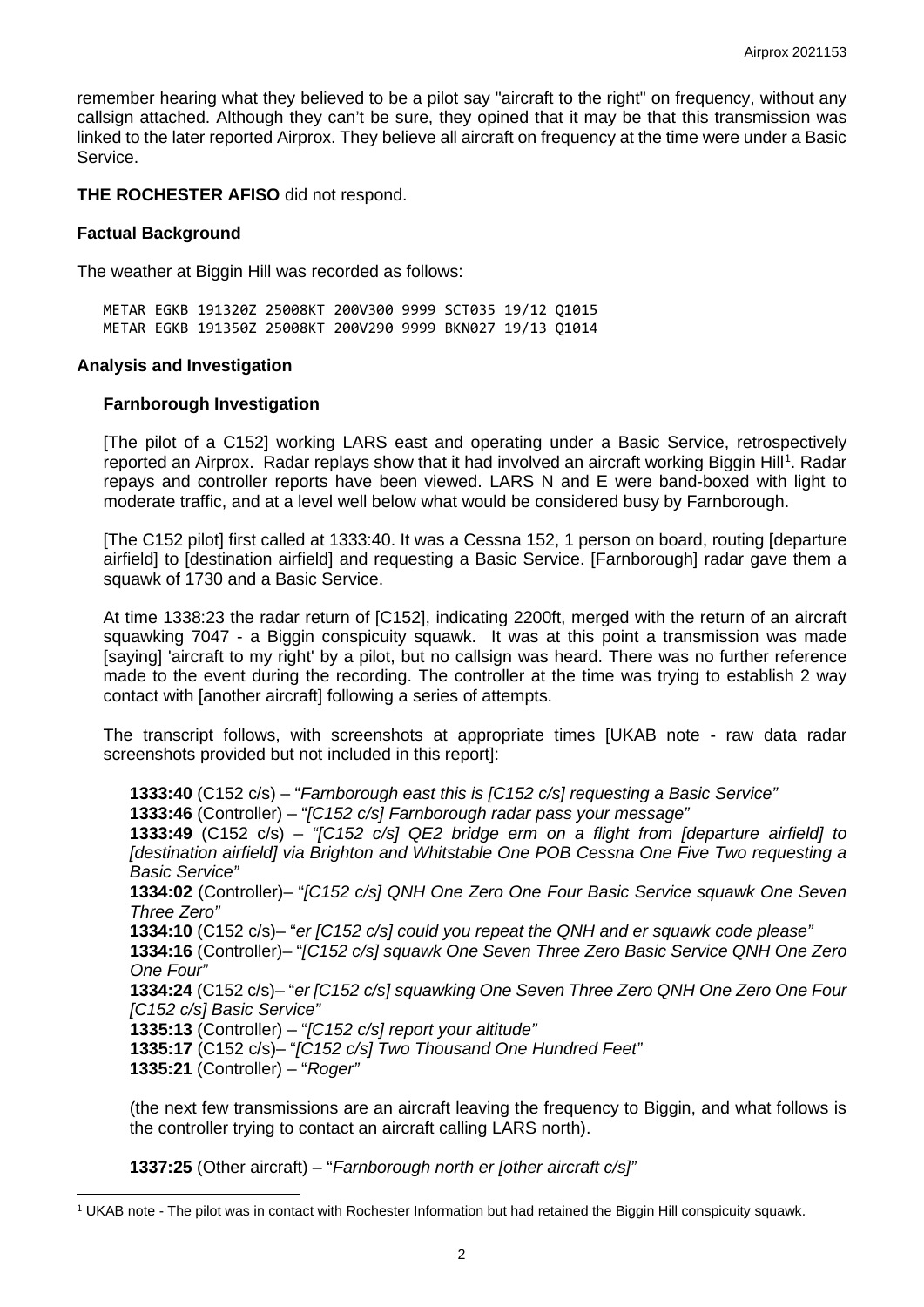**1337:29** (Controller) – "*[Other aircraft c/s] Farnborough pass your message"*



Figure 1 – approximately one minute before the Airprox

**1337:37** (Controller) – "[*Other aircraft c/s] Farnborough radar pass your message"* **13:37:47** (Other aircraft) – "*Farnborough north er [other aircraft c/s]"* **1337:51** (Controller) – *"[Other aircraft c/s] Farnborough radar pass your message"*



**1338:17** (Controller) – "*[Other aircraft c/s] Farnborough radar pass your message"*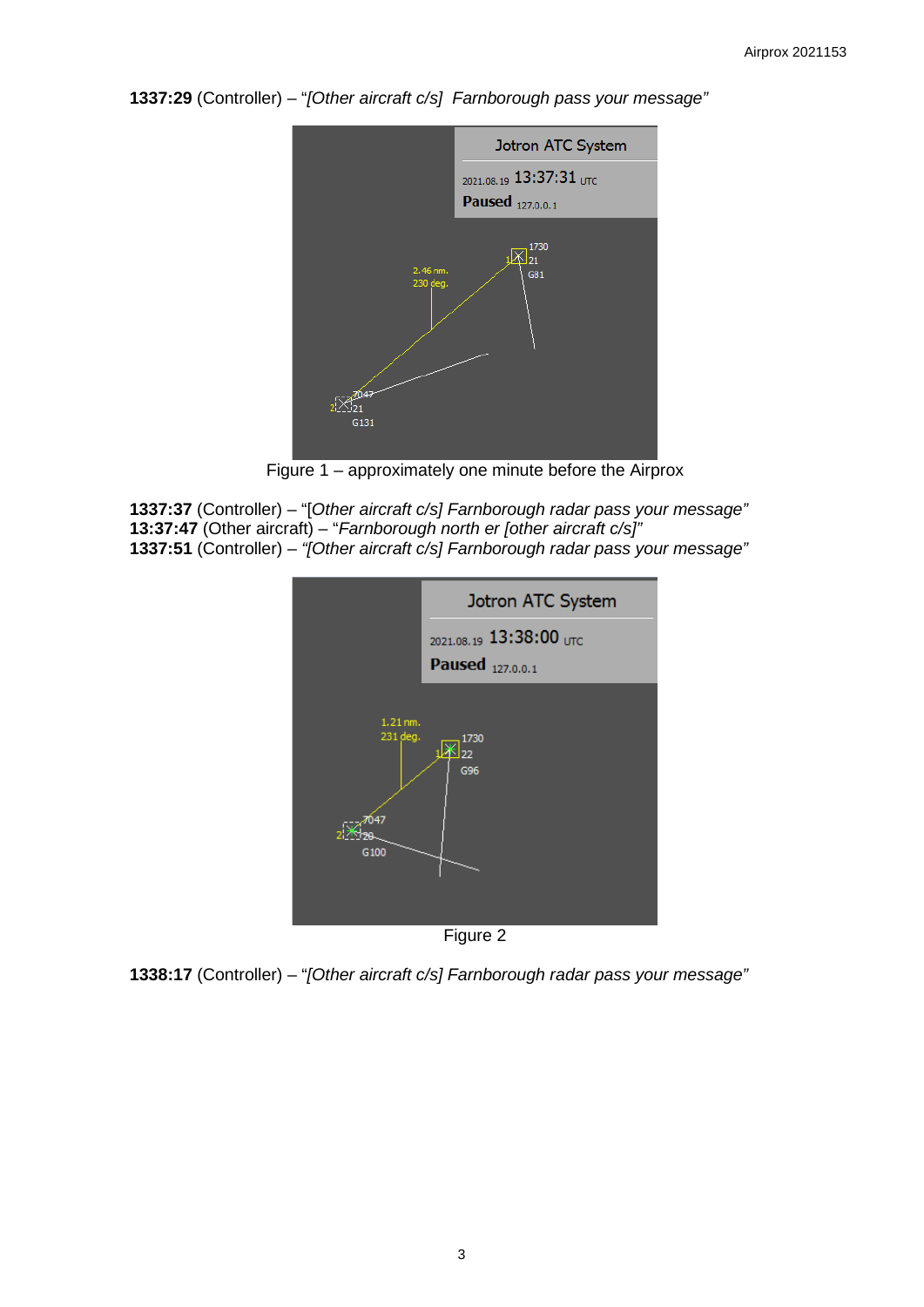| Jotron ATC System                     |
|---------------------------------------|
| $_{2021.08.19}$ 13:38:17 UTC          |
| Paused $_{127,0.0.1}$                 |
|                                       |
| $0.55$ nm.                            |
| 235 deg.<br>1730<br>フフ<br>G46<br>7047 |
| G102                                  |
|                                       |

Figure 3





Figure 4 – when the "*aircraft to my right"* transmission is made



Figure 5 – the closest measured point, but [C152] has passed the 7047 squawk. 0.12NM and 100ft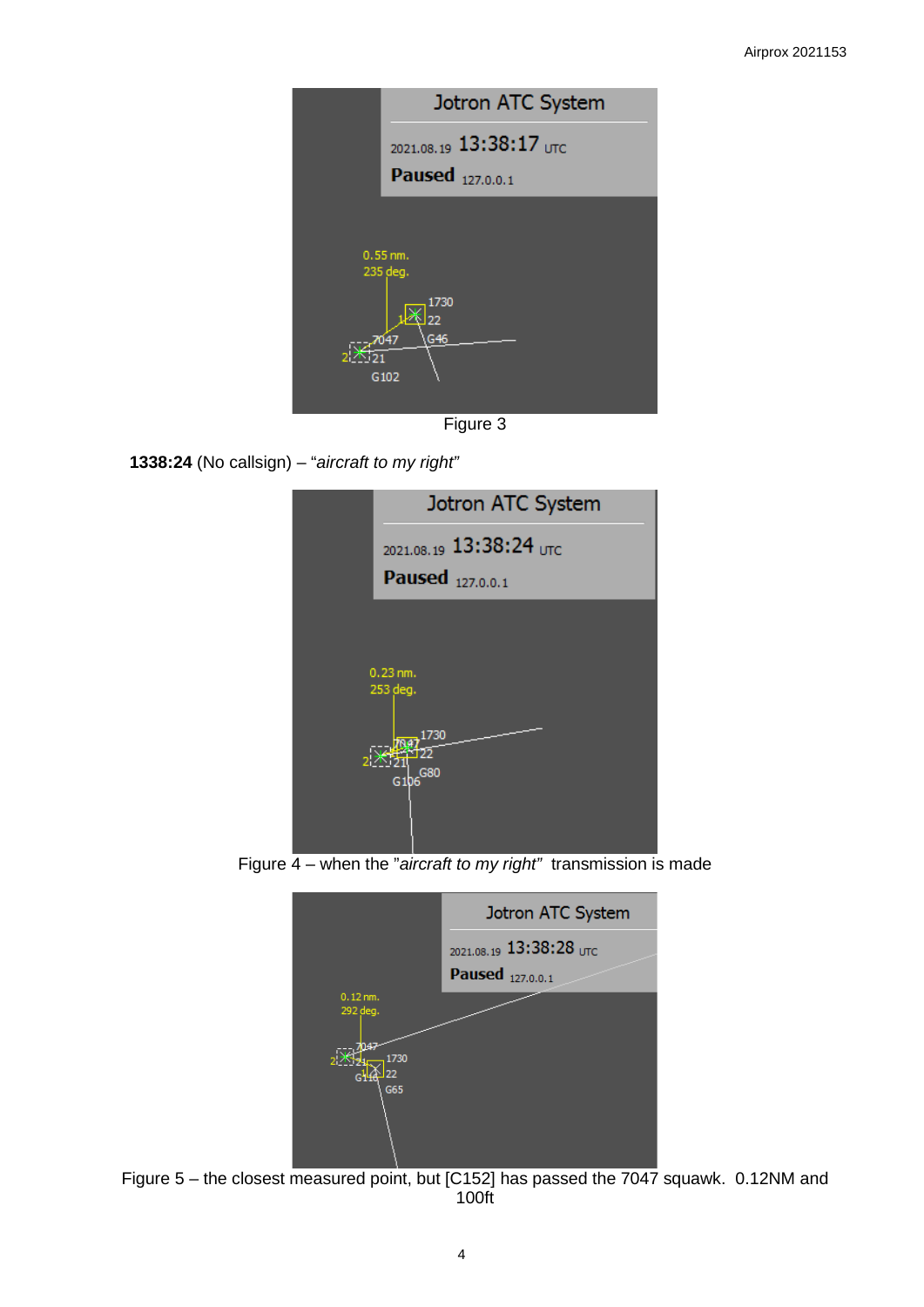**1338:27** (Other aircraft) – *"er [other aircraft c/s] radio check"* **1338:30** (Controller)– "*[Other aircraft c/s] Farnborough readability strength five pass your message "*



Figure 6 – zoomed to show [C152] has passed to the south of 7047

# **1338:51** (Controller) – "*[Other aircraft c/s] nothing heard"*

When the transmission *'aircraft to my right'* was made, the distance between [the C152 and the PA28] was 0.23NM and 100ft. The next sweep shows [C152] has passed in front of the 7047 squawk. The controller, from their report, had a vague recollection of a transmission of *'aircraft to my right'* being made, but nothing else reported on frequency.

[The C152 pilot], on a Basic Service at the time, reported retrospectively an Airprox. [The C152 pilot] was using the LARS east frequency, and the other aircraft the Biggin [Hill] frequency. It is believed, although it cannot be confirmed as there is no callsign before the transmission, that the pilot of [the C152] reported an aircraft on their right, but no mention of an Airprox was made on frequency.

Radar replays show that [the C152] came very close to an aircraft working Biggin Hill. At that time, the LARS north and east controller was trying to contact an aircraft who had free-called LARS north but could not establish two way [communications] with them.

MATS pt. 1 Section 1 Chapter 12, Paragraph 2E.1 states "Given that the provider of Basic Service is not required to monitor the flight, pilots should not expect any form of Traffic Information from a controller. A pilot who considers that he requires a regular flow of specific Traffic Information will request Traffic Service." Furthermore, paragraph 2F.1 states "Deconfliction is not provided under Basic Service. If a pilot requires deconfliction advice, deconfliction service will be requested. A controller shall make all reasonable endeavours to accommodate such a request as soon as practical." As such, given the parameters of a Basic Service, the pilot cannot expect to receive Traffic Information. If a controller sees a particular hazard, they can pass information to a pilot, but at the time of the Airprox, the controller was trying to contact a pilot on the LARS north sector, and their attention was elsewhere.

## **UKAB Secretariat**

At the time of the Airprox the pilot of the PA28 was in communication Rochester Information but had retained the Biggin Hill conspicuity squawk of 7047. It should be noted that ATC at Biggin Hill is not surveillance equipped and this transponder code is allocated to Thames Radar which provides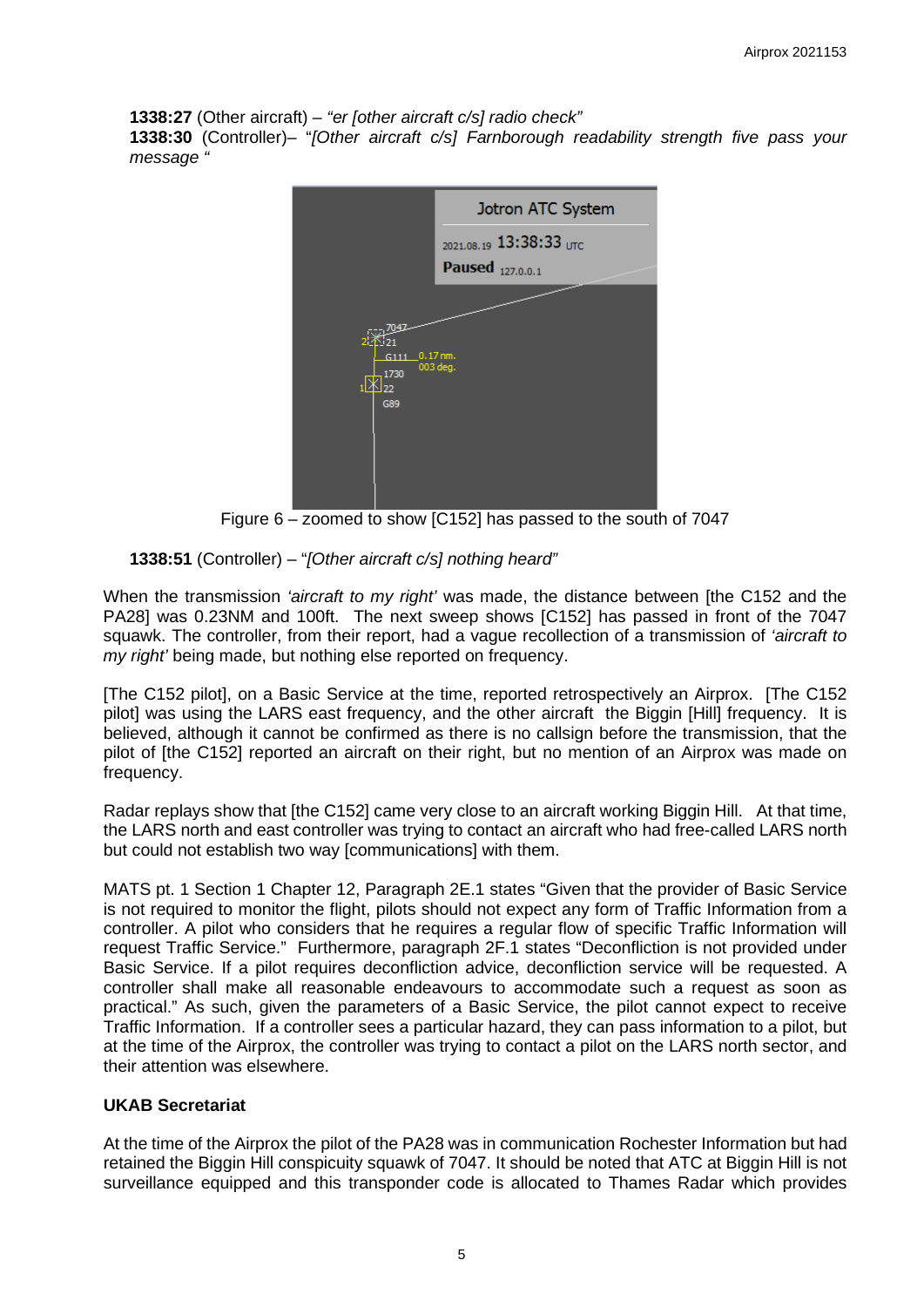surveillance services for pilots of flights operating to and/or from Biggin Hill requiring a Deconfliction Service or Traffic Service.

The C152 and PA28 pilots shared an equal responsibility for collision avoidance and not to operate in such proximity to other aircraft as to create a collision hazard. [2](#page-5-0) If the incident geometry is considered as converging then the C152 pilot was required to give way to the PA28. $3$ 

### **Summary**

An Airprox was reported when a C152 and a PA28 flew into proximity 1NM south of Brands Hatch at 1338Z on Thursday 19th August 2021. Both pilots were operating under VFR in VMC, the C152 pilot in receipt of a Basic Service from Farnborough LARS east and the PA28 pilot in receipt of an aerodrome flight information service from Rochester Information.

## **PART B: SUMMARY OF THE BOARD'S DISCUSSIONS**

Information available consisted of reports from both pilots, radar photographs/video recordings, reports from the air traffic controllers involved and reports from the appropriate operating authorities. Relevant contributory factors mentioned during the Board's discussions are highlighted within the text in bold, with the numbers referring to the Contributory Factors table displayed in Part C.

Due to the exceptional circumstances presented by the coronavirus pandemic, this incident was assessed as part of a 'virtual' UK Airprox Board meeting where members provided a combination of written contributions and dial-in/VTC comments.

The Board first discussed the actions of the C152 pilot and noted that they had been utilising a Basic Service from Farnborough east. It was agreed that this is a busy area for GA aircraft and the Board reiterated the fact that under a Basic Service, the ATCO is not required to monitor the flight (**CF1**) and so, in terms of collision avoidance, a Basic Service does little to supplement the pilot's lookout. The C152 pilot had not been aware of the PA28 operating in the area (**CF2**) and, when the C152 pilot did become visual with the PA28, it had been too late for the pilot to be able to take any effective avoiding action (**CF5**).

When discussing the actions of the PA28 pilot, the Board noted that they had retained the listening squawk from Biggin Hill but had been in contact with Rochester Information as they had anticipated crossing their ATZ. The Board considered whether the PA28 pilot had over-prioritised airspace infringement avoidance, given the comments regarding distraction (**CF3**). The Board agreed that, although the PA28 pilot had become visual with the C152 at a late stage, it had been in time to take emergency avoiding action (**CF4**). Members agreed that the PA28 pilot had had no previous awareness of the C152 being in the vicinity (**CF2**) and so had been relying on their lookout.

Finally, in assessing the risk of collision, the Board discussed that neither pilot had had any awareness of the presence of the other, and that the air traffic services that they had been receiving had provided no additional mitigation to the risk of collision. Members agreed that there had been a risk of collision (**CF6**), but that the action of the PA28 pilot had generated sufficient separation to reduce the risk of collision – although not remove it entirely – and that safety had been much reduced. Accordingly, the Board assigned a Risk Category B to this Airprox.

<span id="page-5-0"></span><sup>2</sup> (UK) SERA.3205 Proximity.

<span id="page-5-1"></span><sup>3</sup> (UK) SERA.3210 Right-of-way (c)(2) Converging.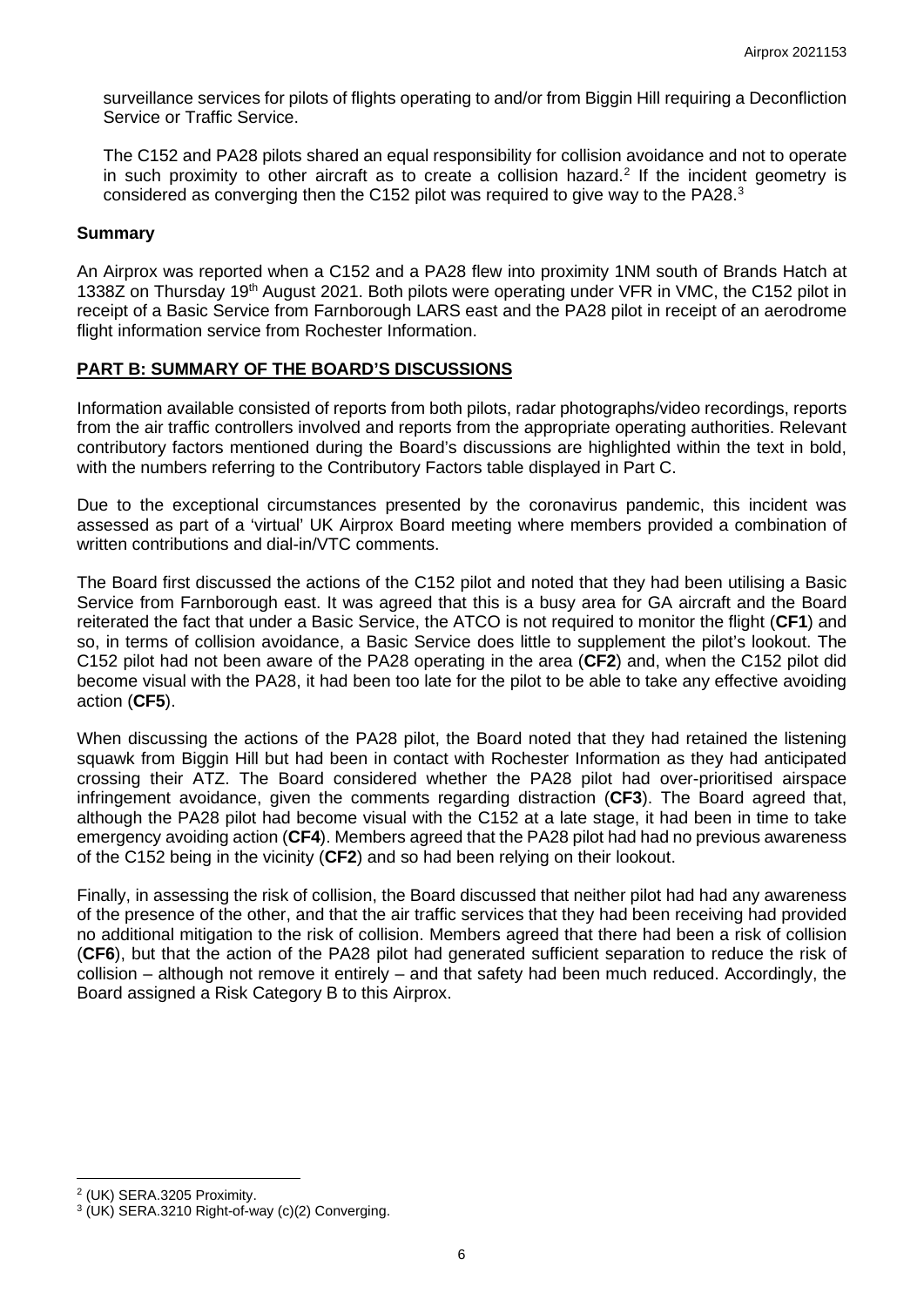# **PART C: ASSESSMENT OF CONTRIBUTORY FACTORS AND RISK**

#### Contributory Factors:

|     | 2021153                            |                                                                |                                                                                                                             |                                                                                  |  |  |  |  |
|-----|------------------------------------|----------------------------------------------------------------|-----------------------------------------------------------------------------------------------------------------------------|----------------------------------------------------------------------------------|--|--|--|--|
| CF. | Factor                             | <b>Description</b>                                             | <b>ECCAIRS Amplification</b>                                                                                                | <b>UKAB Amplification</b>                                                        |  |  |  |  |
|     | <b>Ground Elements</b>             |                                                                |                                                                                                                             |                                                                                  |  |  |  |  |
|     | • Situational Awareness and Action |                                                                |                                                                                                                             |                                                                                  |  |  |  |  |
| 1   | Contextual                         | Information<br><b>ANS</b><br>Flight<br>$\bullet$<br>Provision  | Provision of ANS flight information                                                                                         | The ATCO/FISO was not<br>required to monitor the flight<br>under a Basic Service |  |  |  |  |
|     |                                    | <b>Flight Elements</b>                                         |                                                                                                                             |                                                                                  |  |  |  |  |
|     |                                    | • Situational Awareness of the Conflicting Aircraft and Action |                                                                                                                             |                                                                                  |  |  |  |  |
| 2   | Contextual                         | • Situational Awareness and<br><b>Sensory Events</b>           | Events involving a flight crew's awareness<br>and perception of situations                                                  | Pilot had no, late or only<br>generic, Situational Awareness                     |  |  |  |  |
|     | • See and Avoid                    |                                                                |                                                                                                                             |                                                                                  |  |  |  |  |
| 3   | Human<br><b>Factors</b>            | • Distraction - Job Related                                    | Events where flight crew are distracted<br>for job related reasons                                                          |                                                                                  |  |  |  |  |
| 4   | Human<br>Factors                   | • Identification/Recognition                                   | Events involving flight crew not fully<br>identifying or recognising the reality of a<br>situation                          | Late sighting by one or both<br>pilots                                           |  |  |  |  |
| 5   | Human<br>Factors                   | • Monitoring of Other Aircraft                                 | Events involving flight crew not fully<br>monitoring another aircraft                                                       | Non-sighting or effectively a<br>non-sighting by one or both<br>pilots           |  |  |  |  |
|     | • Outcome Events                   |                                                                |                                                                                                                             |                                                                                  |  |  |  |  |
| 6   | Contextual                         | • Near Airborne Collision with<br>Aircraft                     | An event involving a near collision by an<br>aircraft with an aircraft, balloon, dirigible<br>or other piloted air vehicles |                                                                                  |  |  |  |  |

Degree of Risk: B

Safety Barrier Assessment<sup>[4](#page-6-0)</sup>

In assessing the effectiveness of the safety barriers associated with this incident, the Board concluded that the key factors had been that:

## **Ground Elements:**

**Situational Awareness of the Confliction and Action** were assessed as **not used** because, the controller was not required to monitor the flight under a Basic Service.

#### **Flight Elements:**

**Situational Awareness of the Conflicting Aircraft and Action** were assessed as **ineffective** because neither pilot was aware of the presence of the other aircraft.

**See and Avoid** were assessed as **partially effective** because, the PA28 pilot only saw the C152 in time to take emergency avoiding action.

<span id="page-6-0"></span><sup>&</sup>lt;sup>4</sup> The UK Airprox Board scheme for assessing the Availability, Functionality and Effectiveness of safety barriers can be found on the **UKAB Website**.